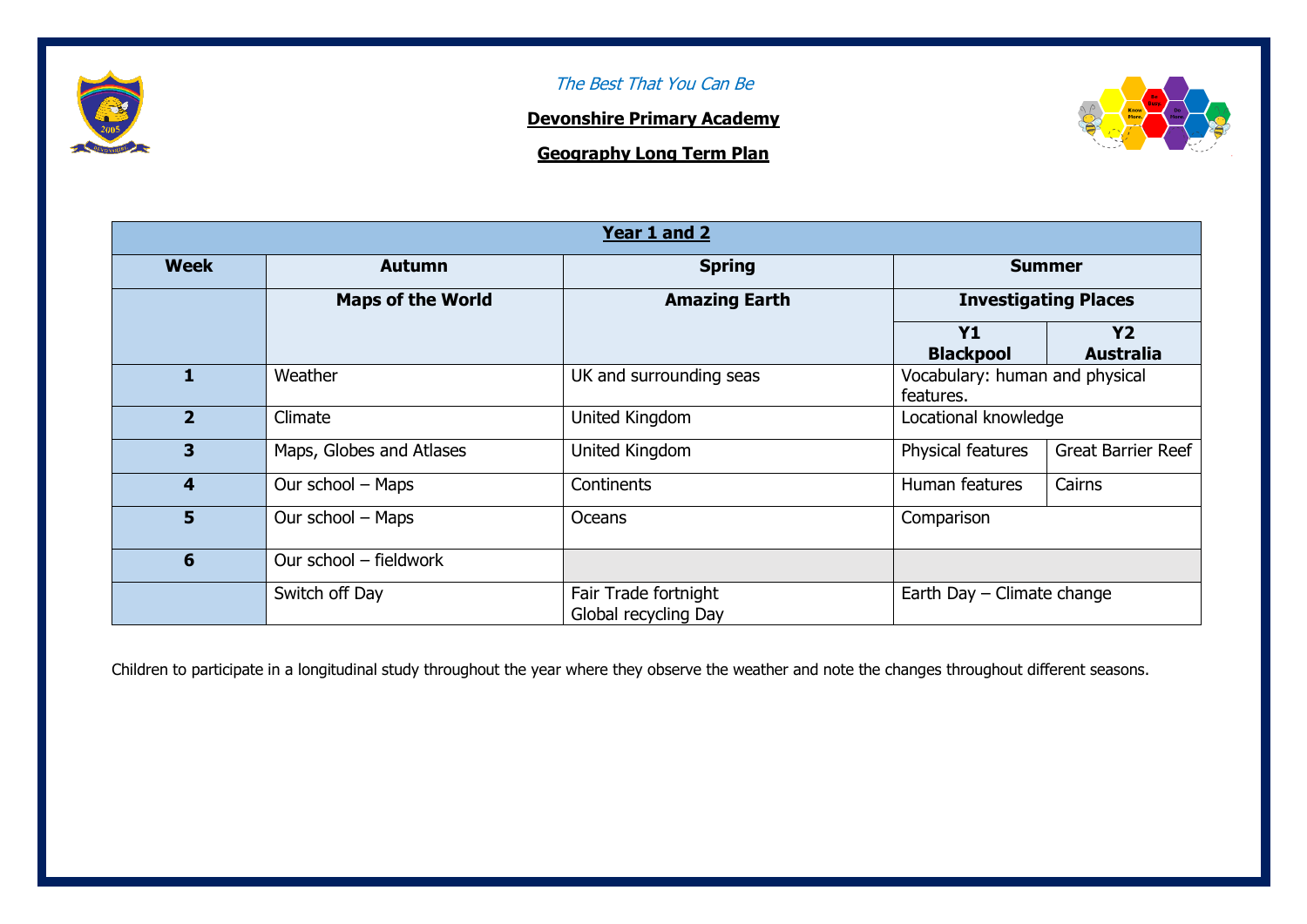| Year 3 and 4     |                                         |                          |                                              |                                                 |                             |  |  |  |  |
|------------------|-----------------------------------------|--------------------------|----------------------------------------------|-------------------------------------------------|-----------------------------|--|--|--|--|
| <b>Week</b>      | <b>Autumn</b>                           |                          | <b>Spring</b>                                |                                                 | <b>Summer</b>               |  |  |  |  |
|                  | <b>Maps of the World</b>                |                          | <b>Amazing Earth</b>                         |                                                 | <b>Investigating Places</b> |  |  |  |  |
|                  |                                         |                          |                                              | <b>Y3</b><br><b>The Lake</b><br><b>District</b> | Y4<br><b>Naples</b>         |  |  |  |  |
| 1                | Local area: Fieldwork                   |                          | Earthquakes                                  |                                                 | Locational Knowledge        |  |  |  |  |
| $\overline{2}$   | United Kingdom - regions                |                          | <b>Volcanoes</b>                             |                                                 | <b>Physical Features</b>    |  |  |  |  |
| 3                | Y <sub>3</sub><br><b>UK Cities</b>      | Y4<br><b>UK Counties</b> | Mountains                                    | <b>Human Features</b>                           |                             |  |  |  |  |
| $\boldsymbol{4}$ | Europe - locational knowledge           |                          | <b>Rivers and Coasts</b>                     | Windermere                                      | <b>Mount Vesuvius</b>       |  |  |  |  |
| 5                | Europe - human and physical<br>features |                          | The Water Cycle                              | Comparison                                      |                             |  |  |  |  |
| 6                | Describing maps of the world            |                          |                                              |                                                 |                             |  |  |  |  |
|                  | Switch off Day<br>European Day          |                          | Fair Trade fortnight<br>Global recycling Day | Earth Day - Climate change<br>Eco Club          |                             |  |  |  |  |